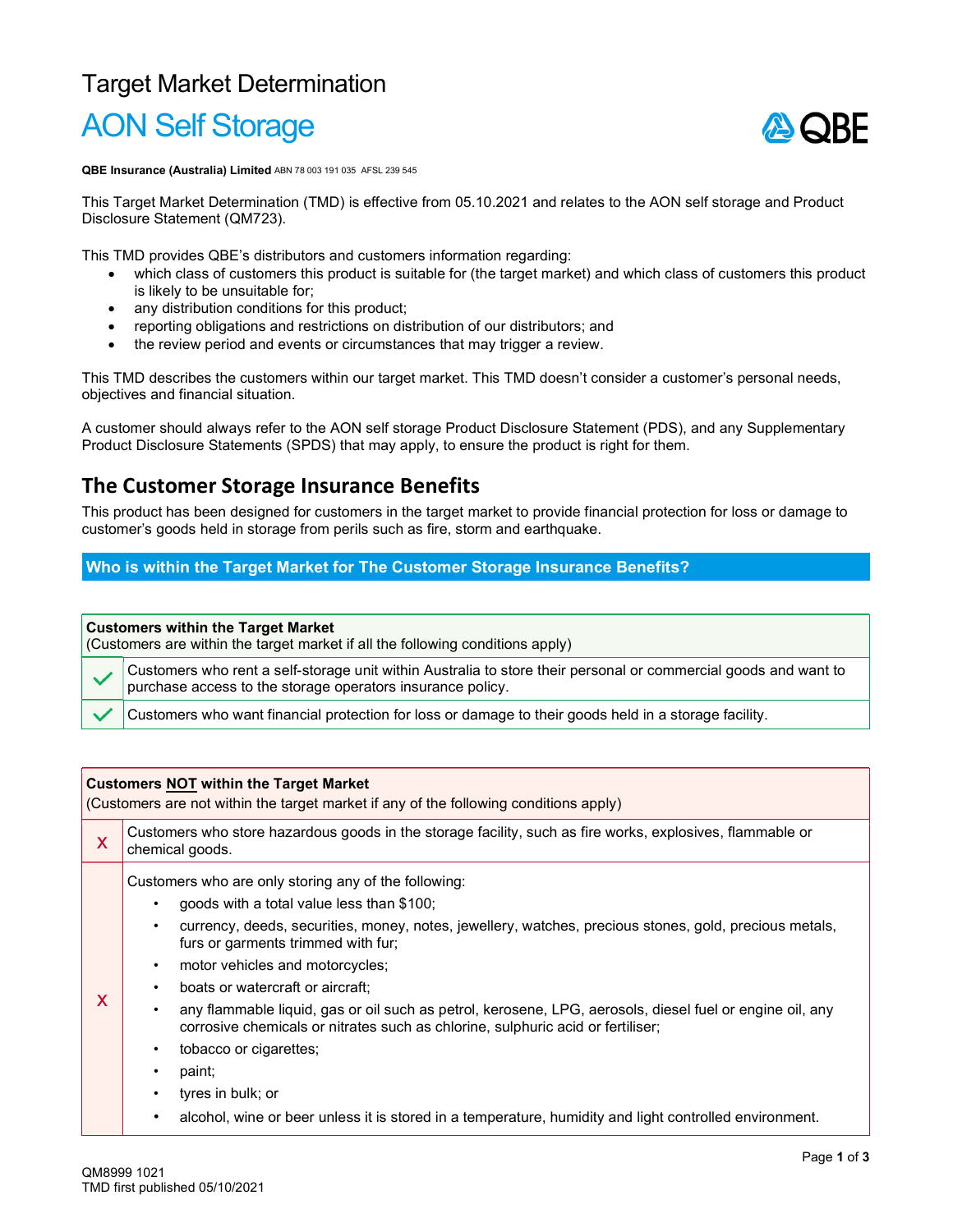#### Distribution Conditions

This product has been appropriately designed to be distributed through Aon Risk Services Australia Limited (Aon) and their authorised intermediaries. The product and the systems it is distributed through have been designed for a customer seeking insurance through Aon. Aon has taken reasonable steps to understand the key product attributes and align distribution to customers in the target market.

| <b>Distribution</b><br><b>Restrictions</b> | This product can only be sold via Aon Risk Services Australia Limited, ABN 17 000 434 720, AFSL<br>241141.                                                                                                                                                                                                                                                                                                                                                                      |
|--------------------------------------------|---------------------------------------------------------------------------------------------------------------------------------------------------------------------------------------------------------------------------------------------------------------------------------------------------------------------------------------------------------------------------------------------------------------------------------------------------------------------------------|
| <b>Distribution</b><br><b>Conditions</b>   | This product can only be sold via a QBE approved application system within the eligibility and<br>underwriting rules.<br>Any quoting outside the underwriting rules must always be referred to a QBE authorised<br>representative.<br>It can be sold to customers within the target market without the customer being provided with any<br>financial product advice or, with either general or personal advice.<br>Make the TMD available to customers who wish to refer to it. |
| <b>Distribution</b><br><b>Method</b>       | This product can be sold via:<br>direct contact between the customer and an authorised intermediary of Aon<br>through an authorised intermediary online portal.<br>$\bullet$                                                                                                                                                                                                                                                                                                    |

#### Reporting Obligations for Distributors

Aon are required to provide QBE with complaints information about this product through the agreed complaints submission process including:

- the number of complaints the distributor (including the distributor's authorised intermediary) has received about this product during the reporting period;
- a brief summary about the nature of the complaint raised and any steps taken to address the complaint; and
- any general feedback our distributor (or their authorised intermediary) may have received on this product.

Distributors should include sufficient details about the complaint that would allow QBE to identify whether the TMD may no longer be appropriate to the class of customers.

Reporting Period: 6 monthly or as otherwise agreed with the distributor and no later than 10 business days after the agreed complaints reporting date.

#### Dealings outside the target market

Aon need to report to QBE when they become aware of a dealing outside the target market that has not been approved by QBE. Their report to QBE must include information such as the date (or date range) the dealing occurred, details about the dealing(s) and any steps or actions taken to mitigate.

Reporting Period:  As soon as practicable and, subject to our distribution agreement, no later than 10 business days of the date on which the Distributor became aware of the dealing.